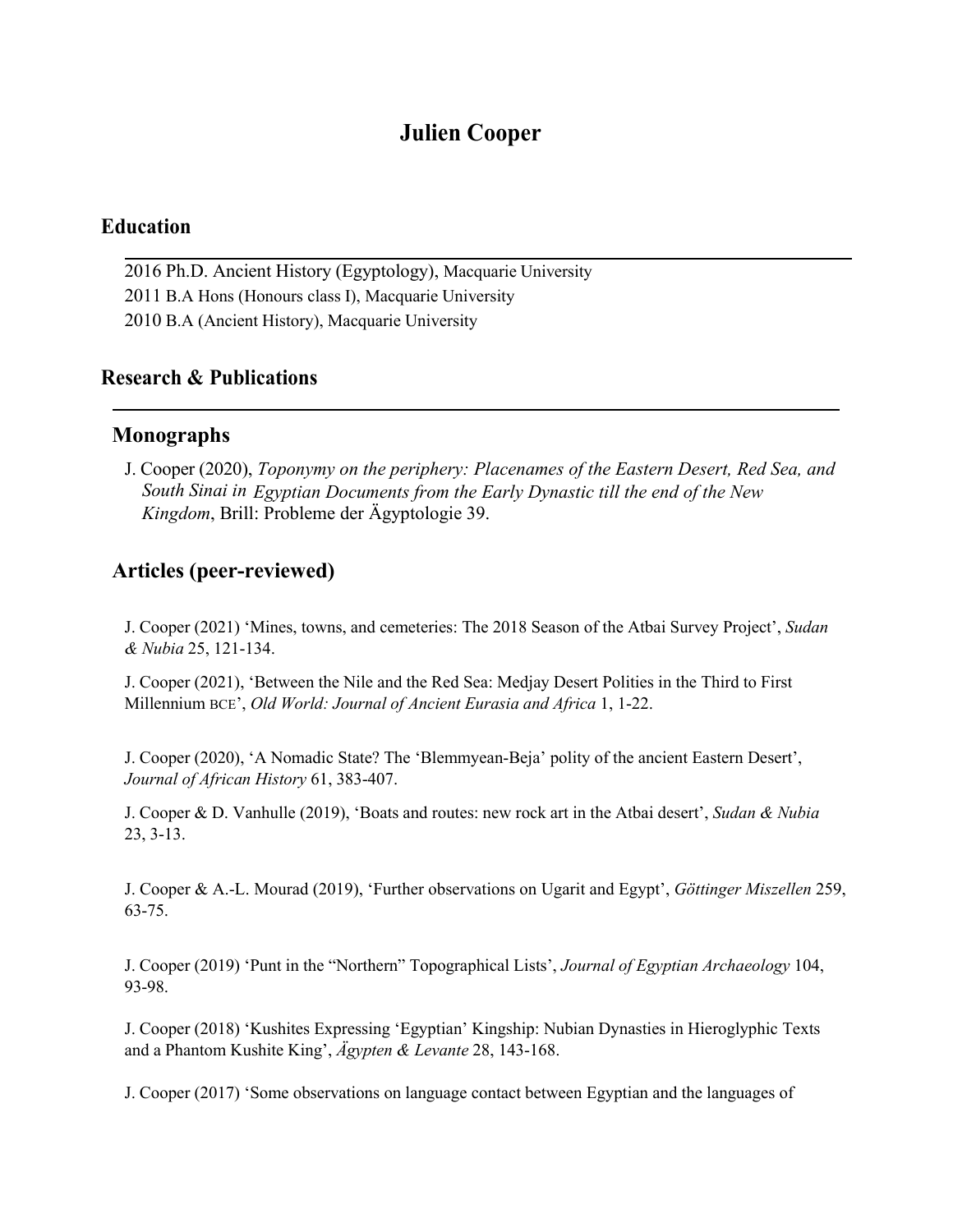Darfur and Chad', *Der Antike Sudan: Mitteilungen der Sudanarchäologischen Gesellschaft zu Berlin* 28, 81-86.

J. Cooper & H. Barnard (2017) 'New Insights on the Inscription on a Painted Pan-Grave Bucranium from Grave 3252 at Cemetery 3100/3200 in Mostagedda (Middle Egypt)', *African Archaeological Review* 34, 363-376.

J. Cooper (2017) 'Toponymic Strata in Ancient Nubia until the Common Era', *Dotawo: A Journal of Nubian Studies* 4, 197-212.

J. Cooper (2015) 'A record of a Red Sea sojourn at Beni Hassan: The journeys of Ameny/Amenemhat and 'Relative-Placenames', *Bulletin of the Australian Centre for Egyptology* 24, 31-50.

J. Cooper & L. Evans (2015) 'Transforming into a swallow: Coffin Text Spell 294 and avian behaviour', *Zeitschrift für Ägyptische Sprache* 142, 12-24.

J. Cooper (2012) 'Reconsidering the location of Yam', *Journal of the American Research Centre in Egypt* 48, 1-22.

J. Cooper (2011) 'The Geographic and Cosmographic Expression Ta-netjer', *The Bulletin of the Australian Centre of Egyptology* 22, 47-66.

# **Chapters & Encyclopaedia Entries (peer-reviewed)**

J. Cooper (in press) 'Children of the Desert:The indigenous peoples ofthe Eastern Desert in the Pharaonic Period', in H. Cuvigny (ed.) *Blemmyes: New Documents and New Perspectives* (Institut français d'archéologie orientale)

J. Cooper (2020) 'Egyptian among neighboring African Languages', *UCLA Encyclopaedia of Egyptology.*

J. Cooper (2018) 'The African Topographical lists ofthe New Kingdom and the Historical Geography of Nubia in the Second Millennium BCE' in M. Honegger (ed.) *Nubian Archaeology in the XX1st Century: Proceedings of the Thirteenth International Conference for Nubian Studies, Neuchâtel, 1st- 6th September 2014* (Peeters, Leuven), 669-680.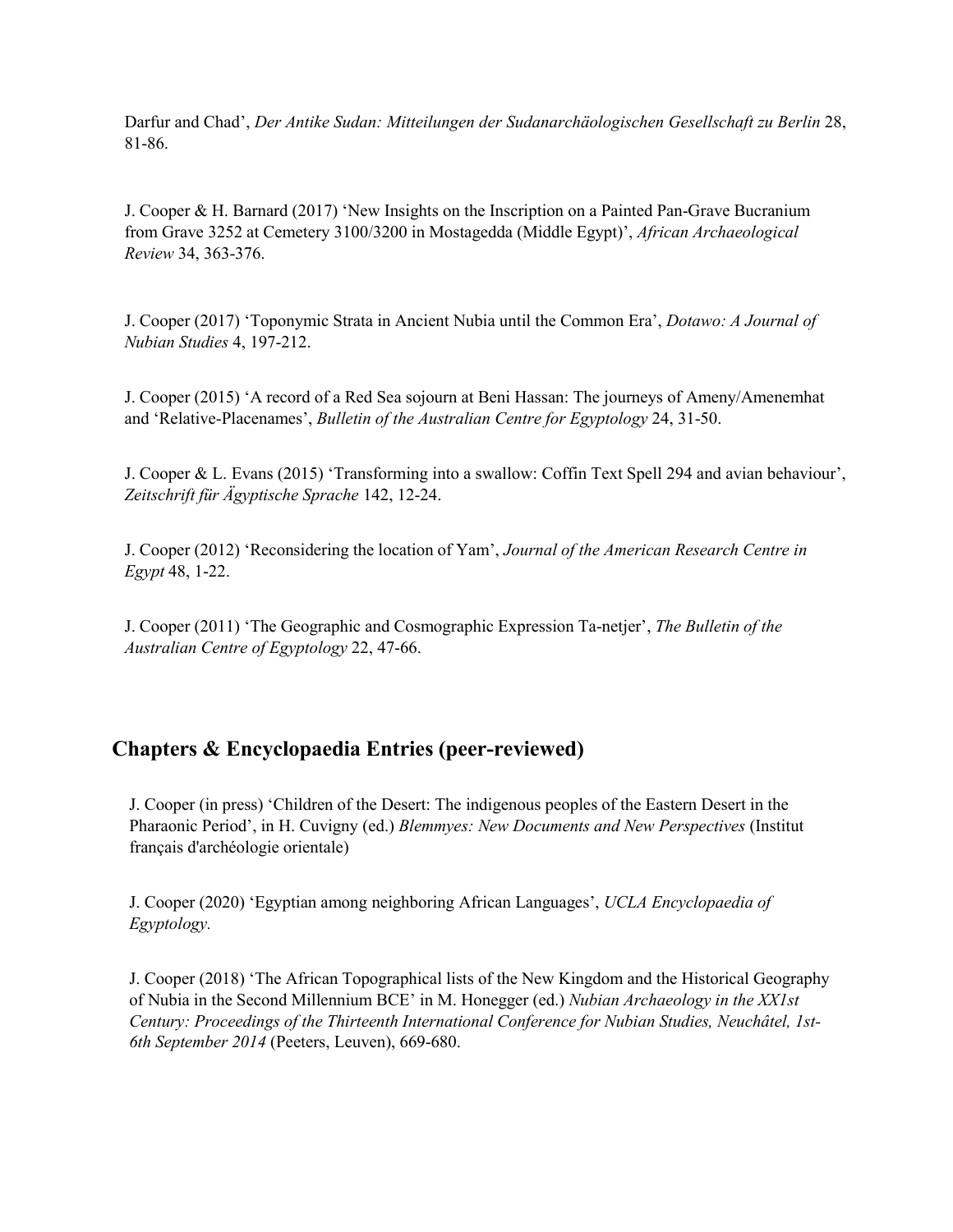J. Cooper (2017) 'Funerary Texts' in Y. Tristant,E. M. Ryan (eds), *Death is Only the Beginning: Funerary Beliefs at Macquarie's Museum of Ancient Cultures* (Australian Centre for Egyptology, Sydney), 110-120.

J. Cooper (2017) 'Between this world and the Duat: The Land of Wetenet and Egyptian Cosmography of the Red Sea', in. C. Di Biase-Dyson & L. Donovan (eds), *The Cultural Manifestations of Religious Experience: Studies in honour of Boyo G. Ockinga* (Ägypten und Altes Testament, Münster), 383-394.

# **Employment**

**(2020-),** Assistant Professor, BNU-HKBU United International College (Zhuhai), Joint Research Centre for History and Culture

**(2018-2020) Postdoctoral Research Associate & Lecturer,** Yale University, Department of Near Eastern Languages & Civilizations

**(2016-2018) Postdoctoral Research Fellow**, Oxford University, Faculty of History. ERC Nomadic Empires Project.

**(2013-2015) Lecturer,** Macquarie Ancient Languages Summer & Winter schools, Middle Egyptian and hieratic.

**(2011-2016) PhD Student,** Department of Ancient History, Macquarie University Supervisor: Associate Professor Boyo Ockinga

# **Teaching**

## **Subjects convened**

- *Egyptian Hieroglyphs* (Middle Egyptian, beginners & advanced) Yale and Macquarie University Summer School
- *Hieratic* (Egyptian cursive) Macquarie University Summer School
- *Lapidary Hieratic* (Egyptian cursive on rock) Macquarie University Summer School
- *Ancient African Empires: Aksum and Kush* Yale University
- *Worlds of the Ancient Red Sea* Yale University
- *World Religions*: *Ancient Traditions* United International College
- *Migrations in World History* United International College
- *Civilizations of the Nile*: *Egypt and Nubia* United International College

# **Research Grants, Awards, & Prizes**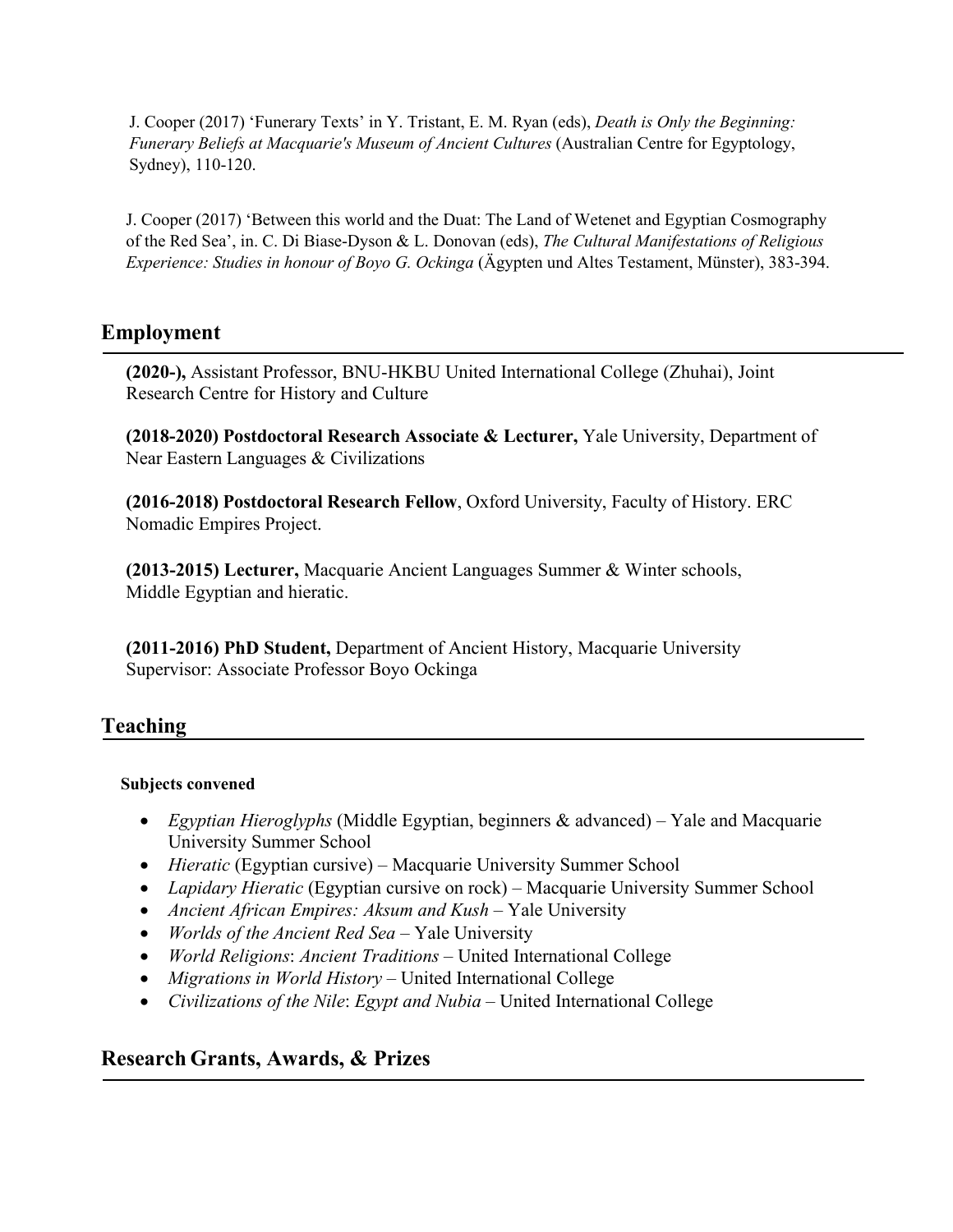#### **(2021) United International College (Zhuhai), Startup Grant**

Funds for publishing the Douglas Newbold Archives in the Griffith Institute, Oxford University

#### **(2019) Yale University, Simpson Egyptology Grant**:

Awarded for the Atbai Survey Project, Sudan

#### **(2018) Wainwright Fieldwork Grant**:

Awarded for the Atbai Survey Project, Sudan.

#### **(2018) Egyptian Exploration Society Fieldwork and Research Grant**:

Awarded for the fieldwork project in Sudan: *Gold, deserts, and nomads: an exploration and reconnaissance of threatened archaeological sites in the Eastern Desert of Sudan*

#### **(2016) British East Africa Institute Award**

*Nomads between Empires: The Atbai in Museo Castiglioni*. Funding Award (£1200) to investigate materials relating to the Eastern Desert of Sudan in Museo Castiglioni, Italy.

#### **(2016) Vice-Chancellor's Commendation**, **Macquarie University**

**(2015) McLean Egyptology Scholarship**:

#### **(2013) Postgraduate Research Fund, Macquarie University**:

**(2011-2014) Australian Postgraduate Award** (APA)

**(2011) Honours Thesis Prize**:

## Fieldwork

**2018-2019:** Oxford-Yale Atbai Survey, *Gold, deserts, and nomads: an exploration and reconnaissance of threatened archaeological sites in the Eastern Desert of Sudan* (2 seasons) <https://www.ees.ac.uk/gold-deserts-and-nomads> https://news.yale.edu/2019/05/10/archaeology-trip-yields-ancient-artifacts-rock-art-and-collegiality Director: Julien Cooper

**2015-2018:** Sudan Archaeological Research Society Epigraphic Project (4 seasons) Epigrapher (Kurgus, Gebel Dosha, Batn el-Hajar, Sudan) Director: Prof. Vivian Davies

**2008-2009:** Macquarie University Theban Tombs Project, Dra Abu el-Naga, Egypt. Epigrapher Director: Prof. Boyo Ockinga

## Outreach and Media